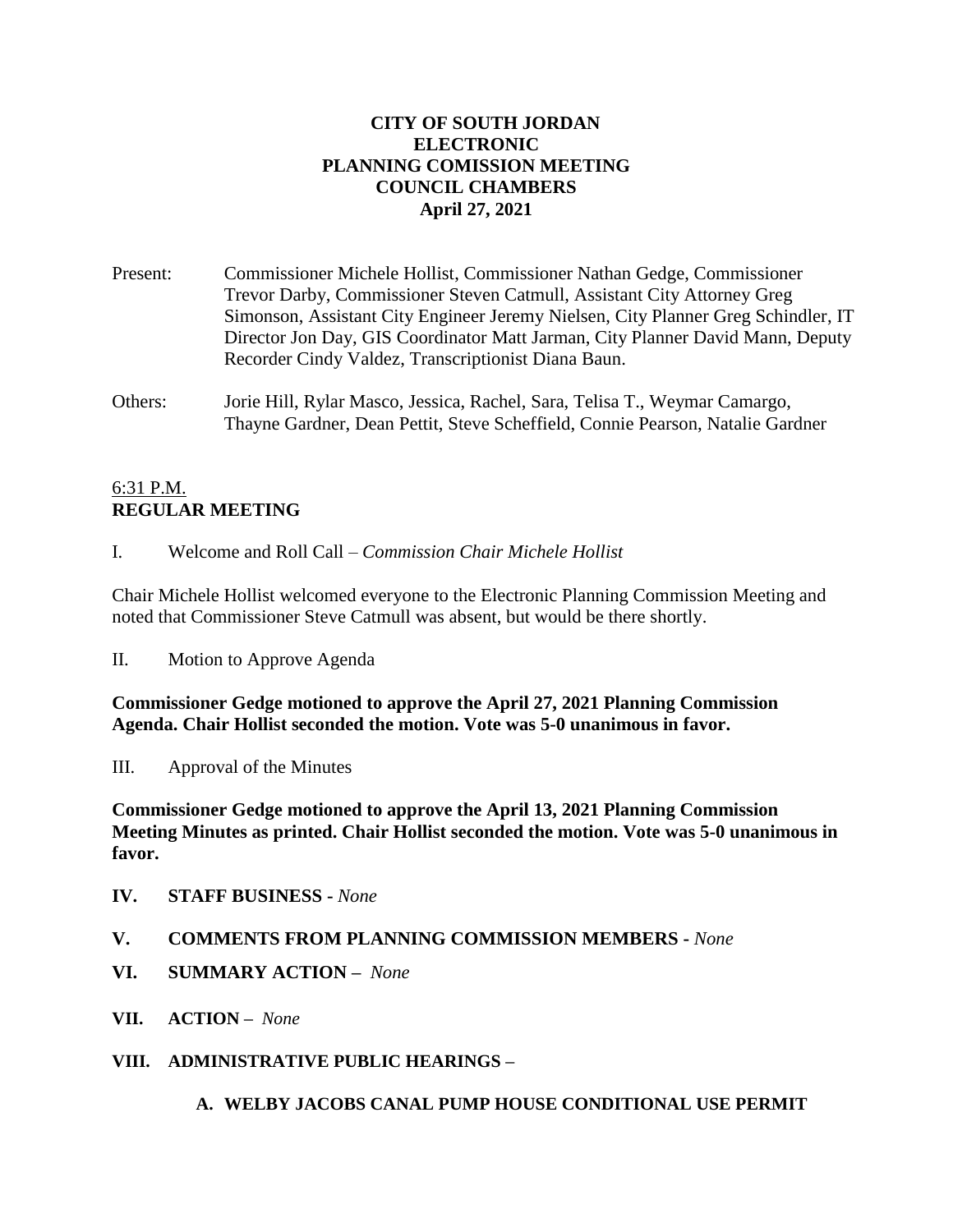| Location:  | 101623 S Redwood Road |
|------------|-----------------------|
| File No:   | PLCUP202100024        |
| Applicant: | South Jordan City     |

City Planner David Mann reviewed background information on this item from the staff report.

Commissioner Steve Catmull joined the meeting in person.

Chair Michele Hollist asked how far away the pump house is from the closest residential building.

Planner Mann said it is about 100 feet or so, on the other side of the canal.

Chair Hollist opened the hearing to public comment. There were no public comments, Chair Hollist closed public comment.

**Commissioner Darby motioned to approve File No. PLCUP20210-0024 for the construction of a pump house located at 3788 W. South Jordan Parkway as presented to the Planning Commission. Chair Hollist seconded the motion. Roll Call Vote was 5-0 unanimous in favor.** 

Assistant City Engineer Jeremy Nielsen noted the Zoom audience was not getting audio.

#### **Commissioner Gedge motioned to take a five minute recess while they work through technical difficulties. Chair Hollist seconded the motion.**

Chair Hollist asked if they needed a specific motion to restart the meeting.

Assistant City Attorney Greg Simonsen asked if the feed was now working.

Chair Hollist said yes.

Attorney Simonsen said regarding the first item that was already heard, they know there was no one in person who came to speak to the issue. However, they do not know if there was anyone on Zoom who came to address the issue. Rather than restarting the whole meeting, he suggested the commission ask those on Zoom if anyone had comments on the first item. If someone did come to speak to that, they can vote to re-open the hearing.

Chair Hollist asked if they needed to rescind the vote they took.

Attorney Simonsen said if the vote to ratify is the same, no. If their vote is different after hearing additional public comment, a note should be made on the record as to why they are voting differently and then re-take the vote.

#### **Chair Hollist motioned to reconvene the meeting. Commissioner Gedge seconded the motion.**

Chair Hollist said that they did already hear the first item this evening, which was under the administrative section, the Welby Canal pump house conditional use permit. They had a public hearing for those present in the chamber and asked for comment from those on Zoom. At this time she asked the Zoom meeting members again if anyone came to speak to that issue.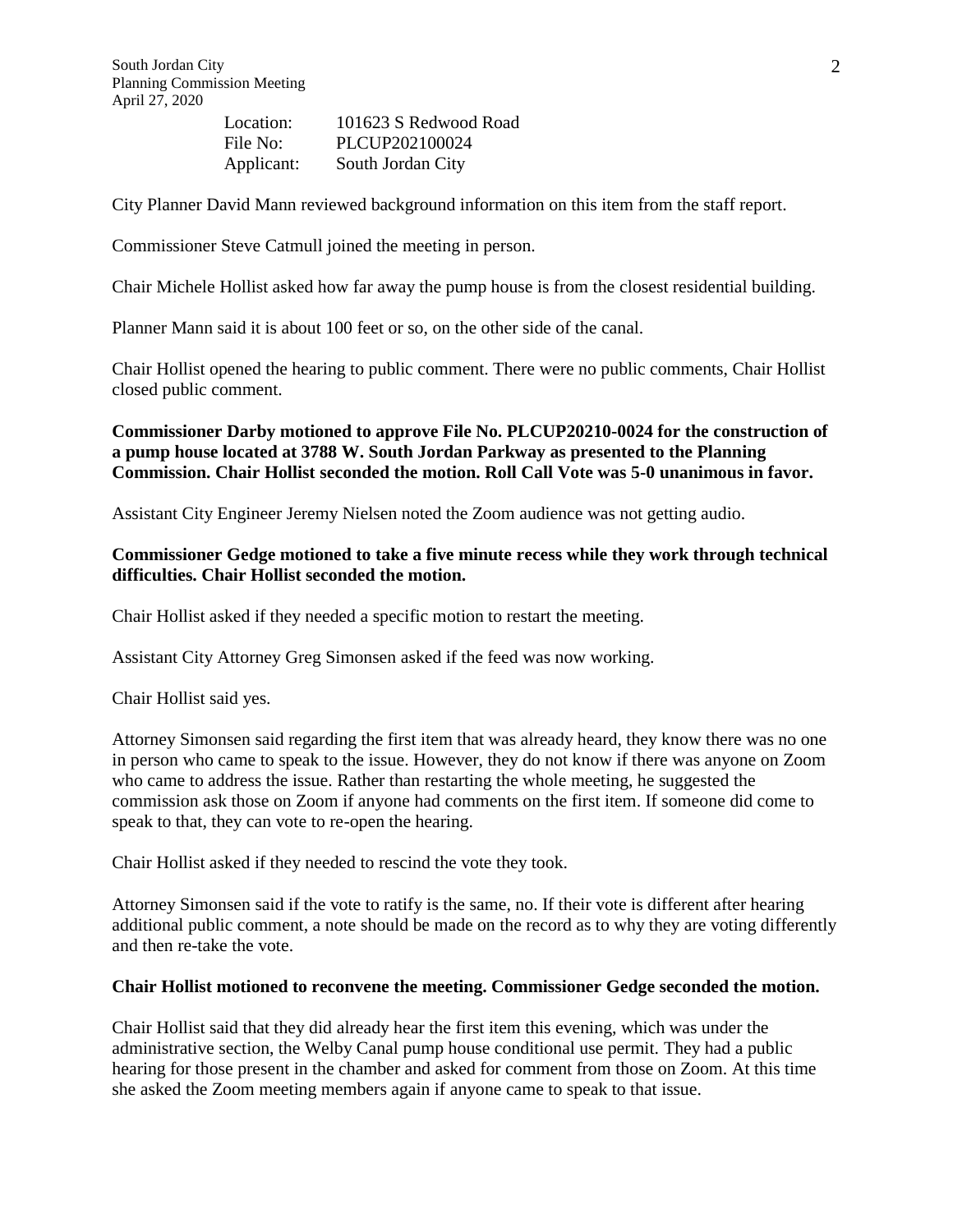### **Chair Hollist motioned to re-open public comment on the Welby Canal pump house conditional permit. Commissioner Gedge seconded the motion.**

Chair Hollist opened the hearing for public comment.

**Rylar Masco (South Jordan)** said he thought he had seen a drawing that might have been related to the park that is going to be on the open space, which he assumes is what this pump is for. He has no idea, other than the letter that was sent to him, what this entails. He didn't know if there had been a briefing on what this entails. He is on the west side of the canal so he doesn't have irrigation, but he didn't know if this would allow people in his subdivision to get irrigation or not. He asked what this park will look like, as his backyard is the park or open space that might be developed. He also asked if the pump house would allow anybody in their subdivision to get irrigation.

**Weymar Camargo (South Jordan)** seconded Mr. Masco's questions. At the beginning of the meeting they saw a picture or map, but there was no audio for them to hear what that was all about. He asked if there is a visual for the area intended for this park.

**Dean Pettit (South Jordan)** is also interested in what is planned and the future development for the area where the pump house is going and the land. One of his concerns is that the city has used that property to dump overburden and waste on. Last year it wasn't taken care of and when winds came through it was just a dust bowl. He is concerned with how that property is taken care of, also what the future holds for that square. He knows that the developer who originally signed it over to the city did so for water retention, storm drains and as a park area for the future.

Chair Hollist closed the public comment portion of the hearing.

Chair Hollist asked Planner Mann to share the picture from the staff report again for those on Zoom to see. She then asked if what we are hearing tonight has anything to do with the final park plans for the area, or is this just the conditional use permit for the pump house.

Planner Mann said this application is just for the pump house. It is possible that Assistant Engineer Nielsen has more information about where the future park is as far as timeline or construction dates.

Assistant Engineer Nielsen said as far as the park is concerned, this is a concept plan. There is no funding set aside for these park improvements yet. This is a concept that the Parks Department has developed. Obviously the city is heading this direction, but at this point in time there is not a clear time line for when these improvements will be constructed. The pump house is pumping water out of the Welby Canal and will be pumped directly to the Bingham Creek Park up the road. It will be used to irrigate that 60 acres at the park, which is a pretty massive water load.

Chair Hollist asked if any private residences will receive irrigation water from this project.

Assistant Engineer Nielsen said no, not that he's aware of. This is just to handle the park.

Chair Hollist reiterated for those on Zoom that they are only hearing the conditional use permit tonight for the pump house. That pump house is going in to provide water in the future to the new Bingham Creek Park; it will not extend to new households that do not have irrigation. A park is planned in this site, but the funds have not been set aside yet for that, so they cannot comment on that at this time. At some point in the future this will come before the commission and they will see the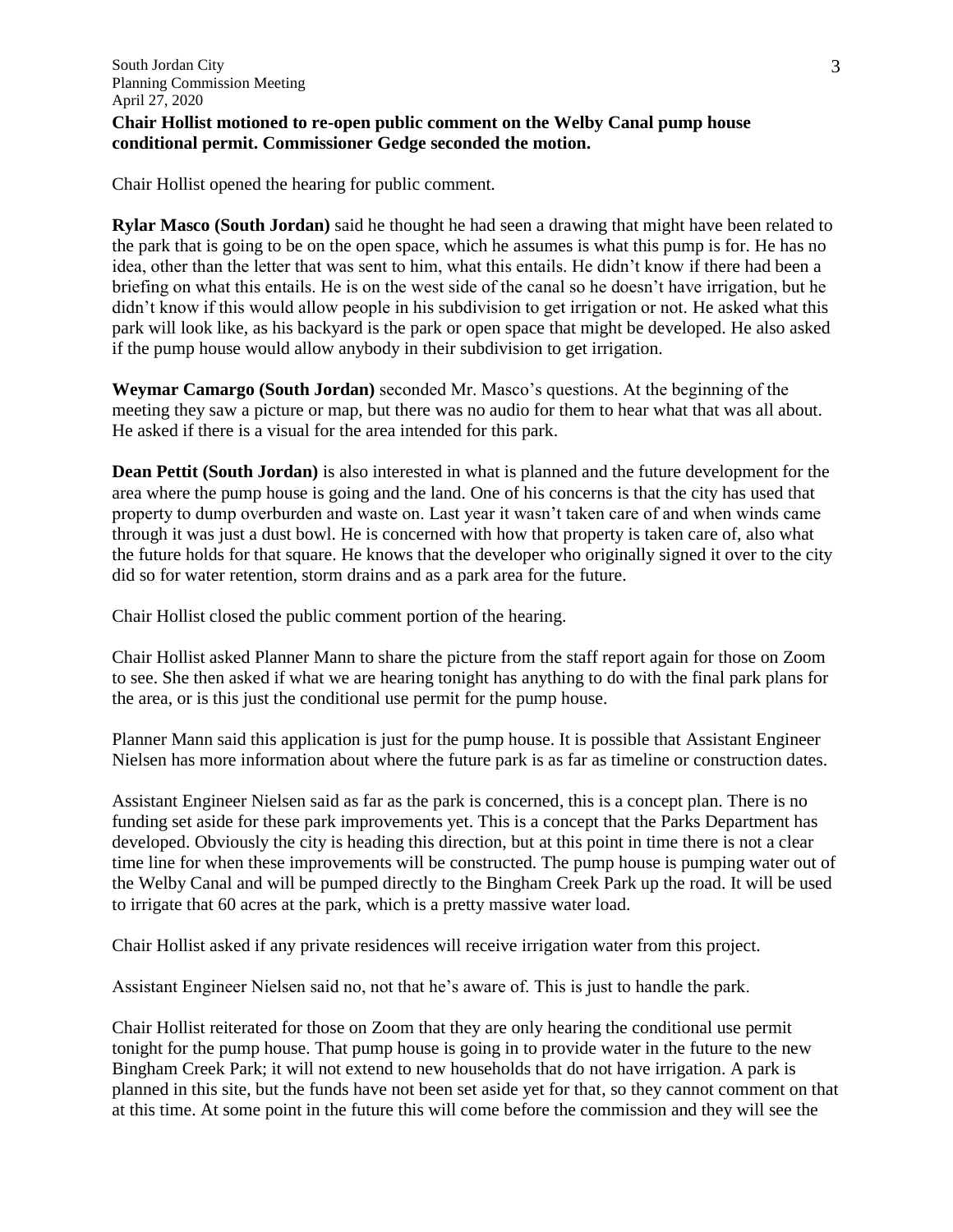South Jordan City Planning Commission Meeting April 27, 2020

plans when that time comes. She then asked what kind of maintenance this property is going to see in the immediate future as far as what will be held there, grass, will it be something that will be dusty again this summer.

Assistant Engineer Nielsen said that once they regrade for the detention basin they will put native seed down. There will not be any irrigation systems so it will be a native grass that grows to prevent erosion. At this point in the time that is the extent of what they would do for the treatment. The city has an interest in not creating a dust bowl, so if there is a problem he would recommend the residents contact the city and they can look at options; if they need to hydro seed or use another means to cut the dust down if there are problems.

Chair Hollist said the staff here at the city are very receptive to issues like that. It would be appropriate to get in contact with them this summer if there are issues with that again.

**Commissioner Gedge motioned to ratify the previous action of the approval of File No. PLCUP200210-0024 from earlier this evening. Chair Hollist seconded that motion. Roll Call Vote was 5-0 unanimous in favor.**

#### **IX. LEGISLATIVE PUBLIC HEARINGS –**

#### **B. SALT LAKE COUNTY RECREATION CENTER & CITY PARK REZONE FROM A-5 & R-1.8 TO OS-P**

| Location:  | 10866 S Redwood Rd. |
|------------|---------------------|
| File No:   | PLZBA202100073      |
| Applicant: | South Jordan City   |

Planner David Mann reviewed background information on this item from the staff report.

Chair Michele Hollist asked if this was still city property, or if part of it was county property.

Planner Mann said he believes the lot created with the preliminary subdivision that was approved by the commission a month ago would be under county ownership. The remainder will still be under city ownership.

City Planner Greg Schindler said the parcel was just the recreation center site, where the building sits is owned by the county. The rest remains as property of the City of South Jordan.

Chair Hollist opened the hearing to public comment. There were no public comments, Chair Hollist closed public comment.

**Commissioner Gedge motioned based on the staff report and other information presented to the Planning Commission during the Public Hearing, and the Planning Commission's discussion, that the Planning Commission forward a recommendation to the City Council to approve the rezone from A-5 & R-1.8 to OS-P for the property located at 10866 S. Redwood Road. Chair Hollist seconded the motion. Roll Call Vote was 5-0 unanimous in favor.**

> **C. THAYNE GARDNER REZONE FROM C-N TO C-N-PD** Location: 11381 S Temple Drive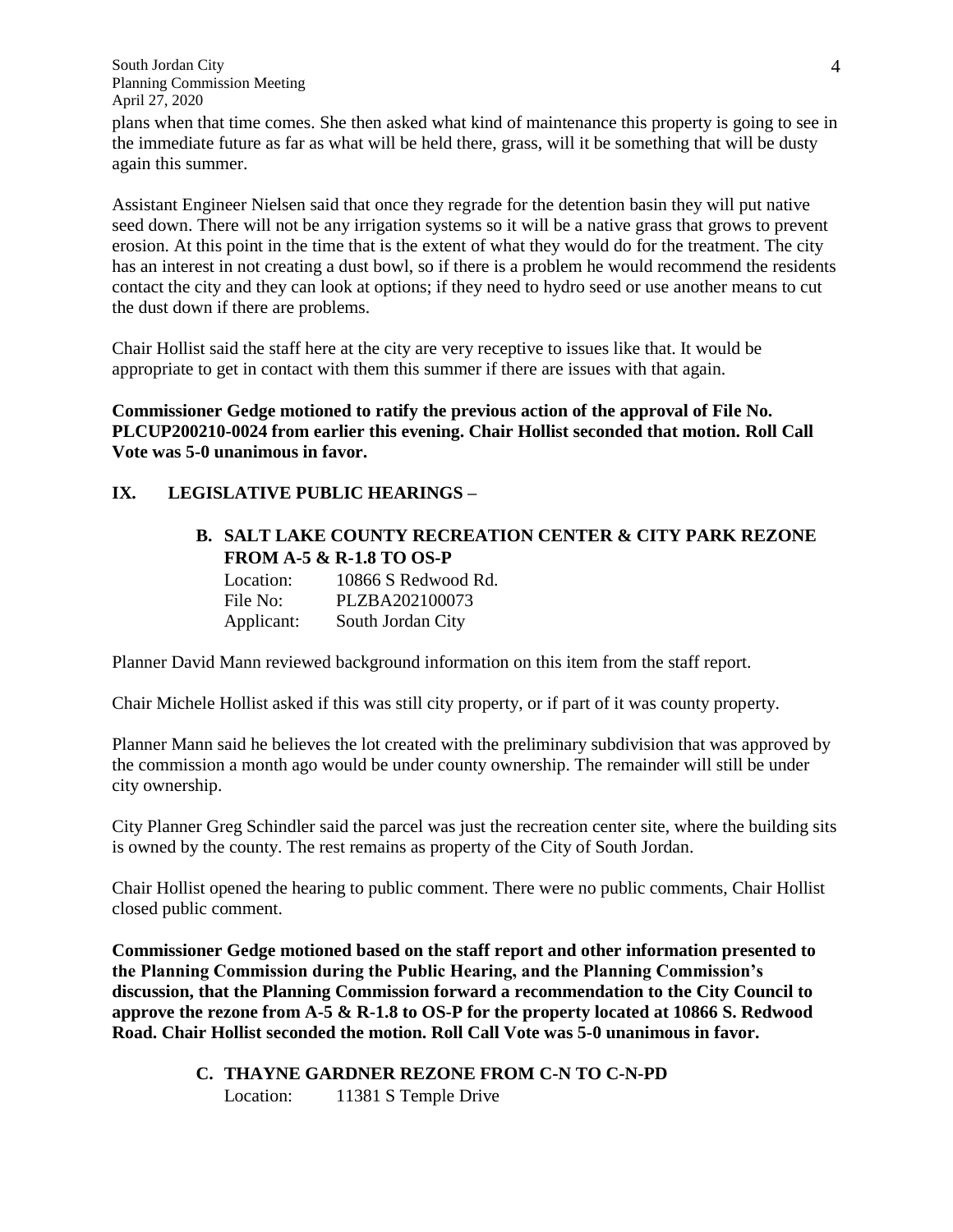File No: PLZBA202100044 Applicant: Tucker Nipko

Planner David Mann reviewed background information on this item from the staff report.

Chair Michele Hollist said she was in the City Council meeting where this was discussed. She asked if the rezone was necessary because a private residence is not normally allowed in a CN zone.

Planner Mann said that was correct, residential uses are not allowed in a commercial zone.

Chair Hollist asked if the planned development portion is because of this.

Planner Mann said the office building meets the requirements of a 5,000 square foot maximum in a CN zone, it is showing approximately 4,000 square feet. If it was just the office building it would meet the underlying zone, it's just the addition of the residential house.

Chair Hollist asked if the planned development portion of this would make this two properties, or would they always have to move forward as one.

Planner Mann said no, they would do a subdivision after the rezone was approved. You can see on the concept there is a property line, basically splitting it in half.

Commissioner Nathan Gedge said he was assuming with the concept plan that access will be north only off Temple Drive and there will be no southbound due to the proximity to the intersection.

Planner Mann said access will be pushed as far north as possible, only accessed off of Temple Drive, with a shared access agreement as part of the subdivision to protect access to the house.

Commissioner Gedge asked if there would be any consideration for a median on Temple Drive to prevent people from driving southbound due to the proximity to the intersection.

Assistant Engineer Jeremy Nielsen said that will be considered as part of their site plan application. They will be looking at the number of trips. They are not able to say for certain with the information they have right now either yes or no.

Chair Hollist invited the applicant to address the commission.

**Natalie Gardner (applicant)** said right now they are just down the street. Their lease is up in two years and it has been their dream to live next door to their office. They have always had this idea in mind, and then this just kind of fell into their laps. They are looking to build their home and be there long term as dentists don't move very much and they wouldn't plan on moving their family. They would love to abide by whatever the commission asks and are just trying to learn the ropes of all this.

Chair Hollist opened the hearing to public comment.

**Steve Scheffield (South Jordan)** said he backs up to this property. Most of his questions have been answered this evening. A few things he was wondering, how many stories on the house are allowed and what the setbacks would be between the back of the house and the property line.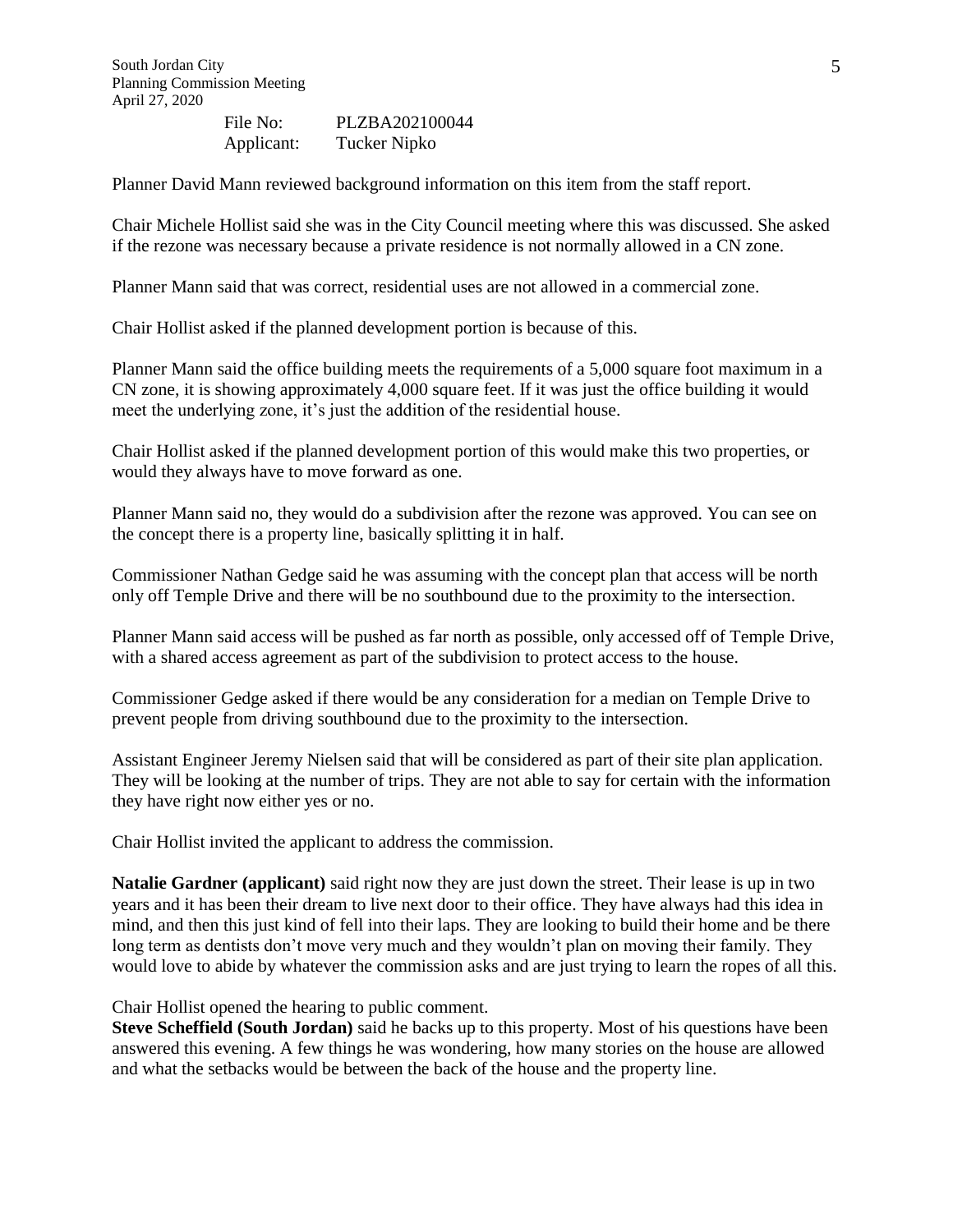**Connie Pearson (South Jordan)** said her concern is if this plan doesn't go through with the dental office and home after the rezoning, what would happen. Can a 10 story apartment building be put there? If this is rezoned and the plan doesn't go through, then what.

**Jorie Hill (South Jordan) s**aid she echoes Mr. Scheffield's concerns with the setback and how many stories above the grade. If it's at the existing grade and within the 35 foot code she thinks they'd be okay with that. Her mother is also there with her as a co-tenant of her home. They asked about the amount of traffic coming off of the driveway.

Chair Hollist closed the public comment portion of the hearing.

Chair Hollist asked about the limitation in regards to height limits, setbacks, etc.

Planner Mann said this is where the flexibility of the planned development zone comes in. If there are concerns about setback they can put a number in the development agreement that the house has to be at least "this many" feet away, keeping in mind that it needs to be within reason so there is still a decent building envelope for the property owner to build a house that will work for them. Typically, with this house looking like it's facing west, it would be a side setback on the north side which would be 10 feet. Again, if it is something where the City Council, after hearing concerns from the residents, feel that should be increased they can do that with the development agreement. As far as the height, it is 35 feet as the maximum height. As far as whether it is going to be close, it is not very common that a house is over 30 feet tall. They usually range from 20-30 feet on average.

Chair Hollist said she knows the property is unique in how it slopes. She asked if from the front will it look like a single story, but from the back look like two or three stories.

Planner Mann said as far as the house, the concept plan is the only thing they've seen to indicate what the house will potentially look like; it is only the footprint. They haven't seen any architectural plans for what the house is looking to be designed as.

Chair Hollist asked if that has to be submitted so the City Council knows what they are approving before they approve this planned development.

Planner Mann said one of the things staff is considering putting in the development agreement is that the house needs to be reviewed and approved by our Architectural Review Committee during the site plan process. The Architectural Review Committee would look at the office building and the house at the same time, so when it came to the Planning Commission for approval that would be taken care of. If there are specifics for architecture, height or setback, that would need to be in the development agreement.

Chair Hollist asked if they were to approve this rezone this evening, how closely it has to follow this plan. If it is approved, can it be completely changed in the future if this were to fall through.

Planner Mann gave an example, the property by Santorini Village on Redwood Road and 9800 South on the northwest corner; that was approved with a rezone and development agreement for a gas station. The developer went away and we've had two other gas station proposals on there that would have to meet the development agreement requirements, none of them developed. At this point, the only thing that could be developed there would be a gas station; it would be the same thing here. If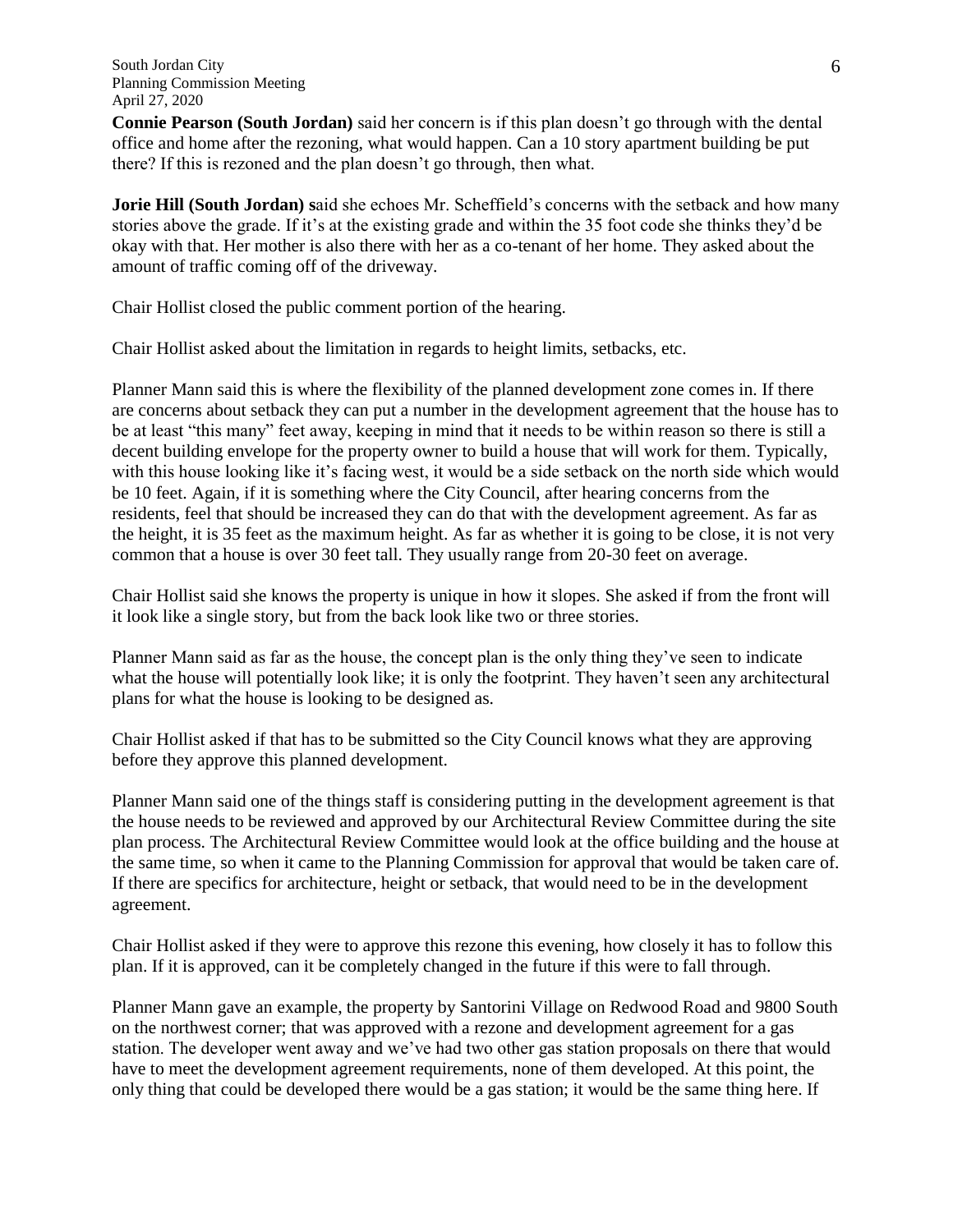South Jordan City Planning Commission Meeting April 27, 2020

the Gardners decide this isn't going to work out and someone wanted to buy the property, they would either need to build according to this concept, or they would need to rezone it.

Chair Hollist said that we are going to get some sort of small office building and a home. She asked if it was specific enough to designate that.

Planner Mann said yes, and the concept plan would be included in the development agreement.

Chair Hollist said there wouldn't be any surprises.

Planner Mann confirmed that no, no surprises.

Chair Hollist asked what kinds of traffic they can expect.

Assistant Engineer Nielsen said with the rezone he doesn't have a traffic study, but based on the square footage he is seeing he thinks a rough estimate during the PM peak would be about 10 trips, which would be about one vehicle every six minutes. That is something they would consider on whether that access would need to be a right in or right out. Considering 1300 West is a collector street and immediately adjacent to a major artery, the primary concern is going to be to make sure that access is designed safely. As far as getting on the main roads, there are no concerns there.

Commissioner Gedge said for the residents listening, the City Council will review and approve the development agreement. That will be done in an open hearing with the City Council so they will have the right to hear what is presented and give input.

Planner Mann said that from the time that this meeting ends to the time that it is presented to City Council, they will be working on the development agreement to work on those items that would need to be addressed as part of the development. It will be included with the staff report and presented to the City Council where there will be a public hearing, any residents that attend that meeting will know what's in the development agreement. The development agreement could change with the motion by City Council if they want to change, add or remove any items based on their discussion and public comment.

Commissioner Gedge said that if they do move forward with a recommendation to the council on this, he encourages the people here this evening to also go to the next phase of the process and let their voices and concerns be heard.

Chair Hollist asked if it would be appropriate to request that part of the planned development agreement be that all the offsets, height requirements related to the residency meet the standards for the residential zone it buffers against.

Planner Mann said that if the Planning Commission wants to provide any suggestions for things that they see that would be beneficial to include in the development agreement, they are open to that. That is something that staff was planning on, to allow the standard requirements for a residential zone, or even to specify the adjacent zone which he believes is the R-2.5 zone.

Chair Hollist would be comfortable with that being included so that it feels like a part of what it abuts. This falls in Council Member Tamara Zander's zone and there have been a series of people trying to develop this property, it's a tricky piece of property. City Council really was appreciative of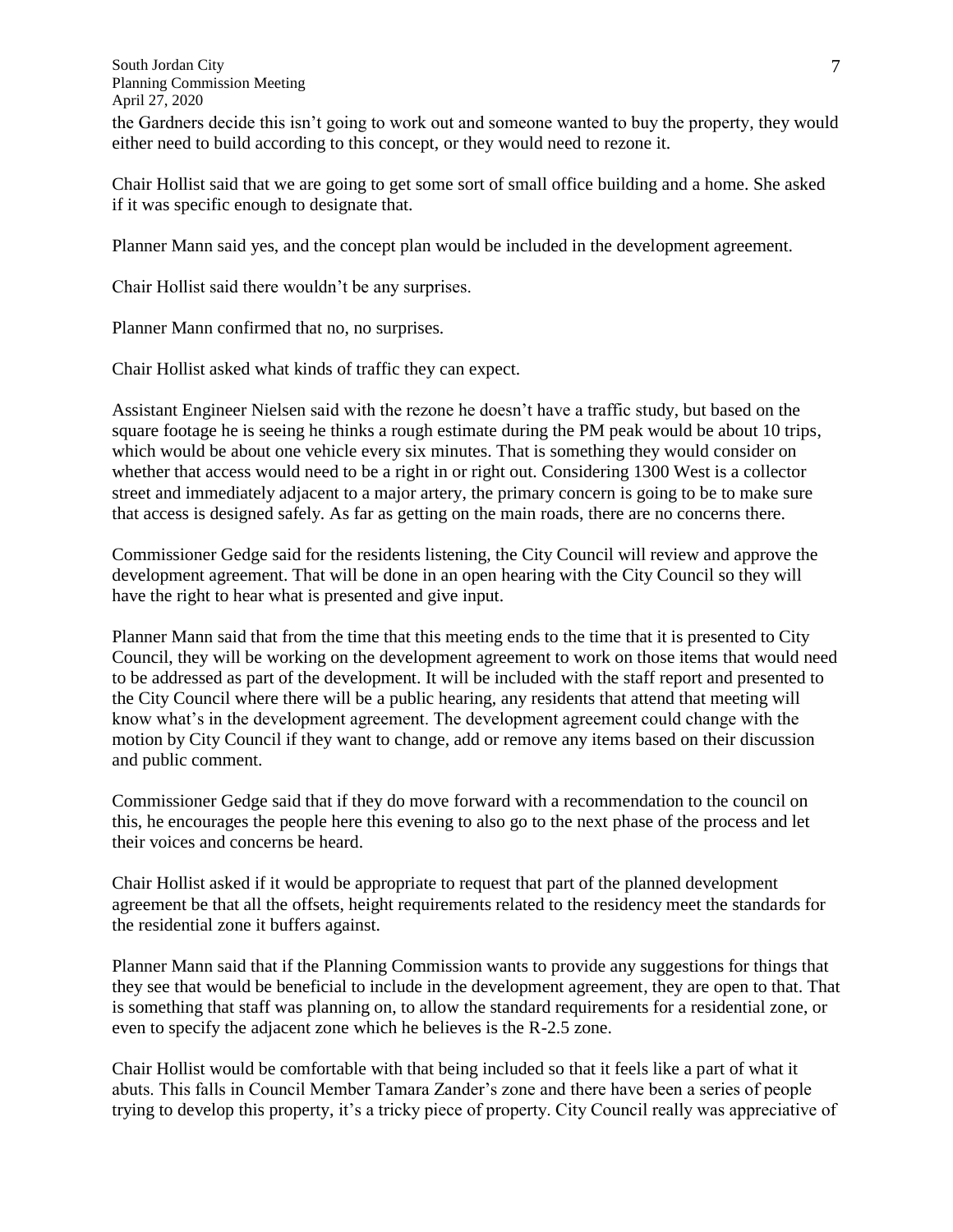this unique solution that allows a portion of it to remain commercial, but to use the entire property. It is sloped enough that there just isn't another commercial venture that can go in on that portion of the land according to what was presented to City Council that evening.

Commissioner Sean Morrissey said it's a unique piece of property that presents a lot of challenges based on the evolution of that corner and that property surrounding it, especially across the street where it has evolved into commercial and office space with the school down the street as well. Over the past seven years he has seen how this area has evolved quite a bit from the school being built out, properties across the street as well as near the school, moving from a residential to more commercial and office space. On this unique property he sees a resident house already on it, the zone changed. He assumes most of the houses behind it where a lot of the audience members live, were actually built at the time that the original home and property was zoned correctly in a residential zone. He doesn't see any problem with a residence being built on it, based on the conditional or actual notice. At the same time it has evolved into something unique, but we can make it work at this time. It looks like the Gardners have a good plan to make it work and he is excited for that, to see it move forward, as long as it meets all the ordinances which he thinks it does.

Commissioner Trevor Darby likes the idea of adding in that the zoning setbacks match the neighboring zones.

Commissioner Steve Catmull has a lot of similar thoughts. He likes the abutment against the residential zone, also having the setbacks and heights match so it feels like part of that. The only questions he really has is that as he looks at the concept drawing, when it gets to site plan he is envisioning a sight triangle around that driveway near what might be garbage bin. Staff may want to look at this as it goes further. For instance, if someone tried to back out and do a U-turn into their driveway while someone is coming back out. There are some tricky things that could be worked out, but he otherwise understands that this is a tricky property and this is a reasonable solution.

Commissioner Gedge really liked the way that staff has come up with the option, and City Council with a development agreement, and the zone we are considering this evening to help protect the neighbors from having a monstrosity if this were to fall through. Also, to be able to keep a current South Jordan business and keep them in our city, especially since it looks like they are committed to our city. This is hopefully a win-win for everybody. He also likes the idea of making their recommendation to staff to hopefully be included in the draft of the development agreement.

Chair Hollist asked if Mrs. Gardner would be comfortable with them adding that to their motion; would she be amenable to having all the same type of setbacks and restrictions that the residential zone to the north of her has.

Mrs. Gardner agreed.

Chair Hollist noted that she doesn't have to have the frontage requirement, these requirements would only apply to their side yard.

Planner Mann said this is basically needing the same format as a flag lot since they have the shared access going back to a lot that doesn't have access to a street. It would be treated the same way.

### **Commissioner Gedge motioned based on the staff report, other information presented to the Planning Commission during the Public Hearing, and the Planning Commission's discussion to**